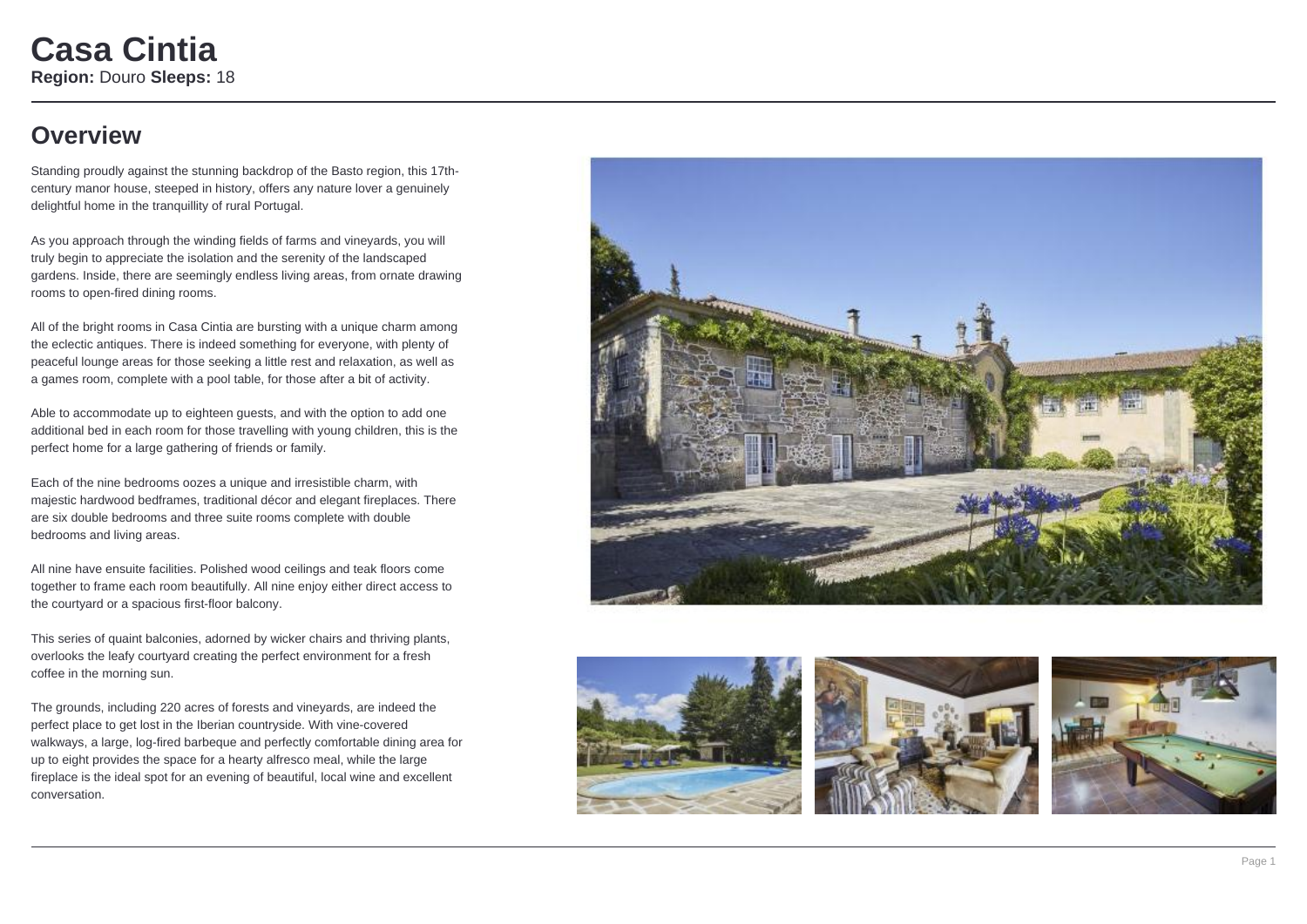Outdoor dining opportunities are further maximised by the deck chairs dispersed across the garden. Perhaps the highlight of the expansive gardens is the huge private pool on the terrace, an idyllic spot for a relaxing morning.

All of this opulence is set against an equally stunning backdrop of the Serra do Marão mountains, just on the other side of the Tâmega river!

### **Facilities**

Great Value • Private Pool • Ideal for Babies & Toddlers • Ideal for Kids • Ideal for Teens • Wi-Fi/Internet • BBQ • All Bedrooms En-Suite • Ideal for Parties • Ground Floor Bed & Bath • Satellite TV • Wine Cellar • Games Room • Indoor Games • Pool/Snooker • Working Fireplace • Heating • Fenced Grounds • Rural Location • Walking/Hiking Paths • Wine Tasting • Outstanding Landscapes • Outdoor Pursuit & Activities • Tourist Towns & Villages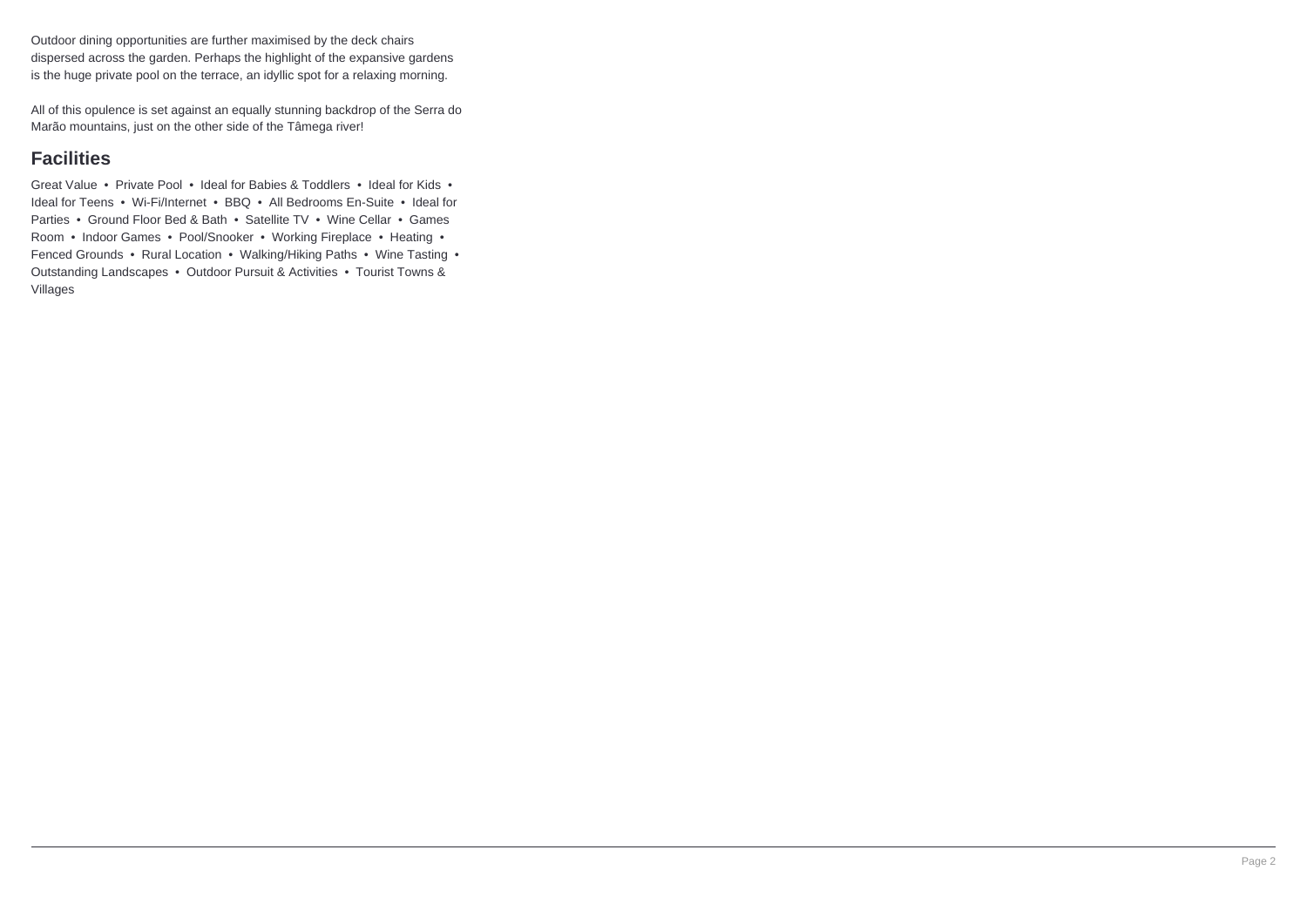# **Interior & Grounds**

### **The Villa**

Casa Cintia is a country manor house build in the 17th century, which was and still is the focus of an agricultural and forestry operation that extends over approximately 90 acres. There are 9 bedrooms and 9 bathrooms, and it can accommodate up to 18 people

#### Lower Ground Floor

- Large dining area for 10 people and access to the patio
- Games room with seating area and pool table

#### Ground Floor

- Large traditional styled living room with comfortable seating, fireplace and access to the garden

- Separated formal dining area for 8 peole and fireplace
- Media room with comfortable seating, satellite TV and fireplace
- Reading room with arm chairs and fireplace
- Well equipped kitchen with dining
- Bedroom with two single beds, access to the patio and en-suite bathroom
- Bedroom with two single beds, fireplace, access to the patio and en-suite bathroom
- Bedroom with two single beds and en-suite bathroom

#### First Floor

- Bedroom with double bed, fireplace, access to a balcony and en-suite bathroom
- Bedroom with two single beds, access to a balcony, fireplace and en-suite bathroom
- Bedroom with two single beds, small living area and en-suite bathroom
- Bedroom with two single beds, fireplace and en-suite bathroom
- Bedroom with double bed and en-suite bathroom
- Bedroom with double bed and en-suite bathroom

#### Exterior Grounds

- Private swimming pool
- Outdoor lounge and dining area
- Large patio and garden area
- Summer kitchen
- Outdoor games
- Covered terrace
- Private parking
- Barbecue

#### **Additional Facilities**

- Wi-Fi connection







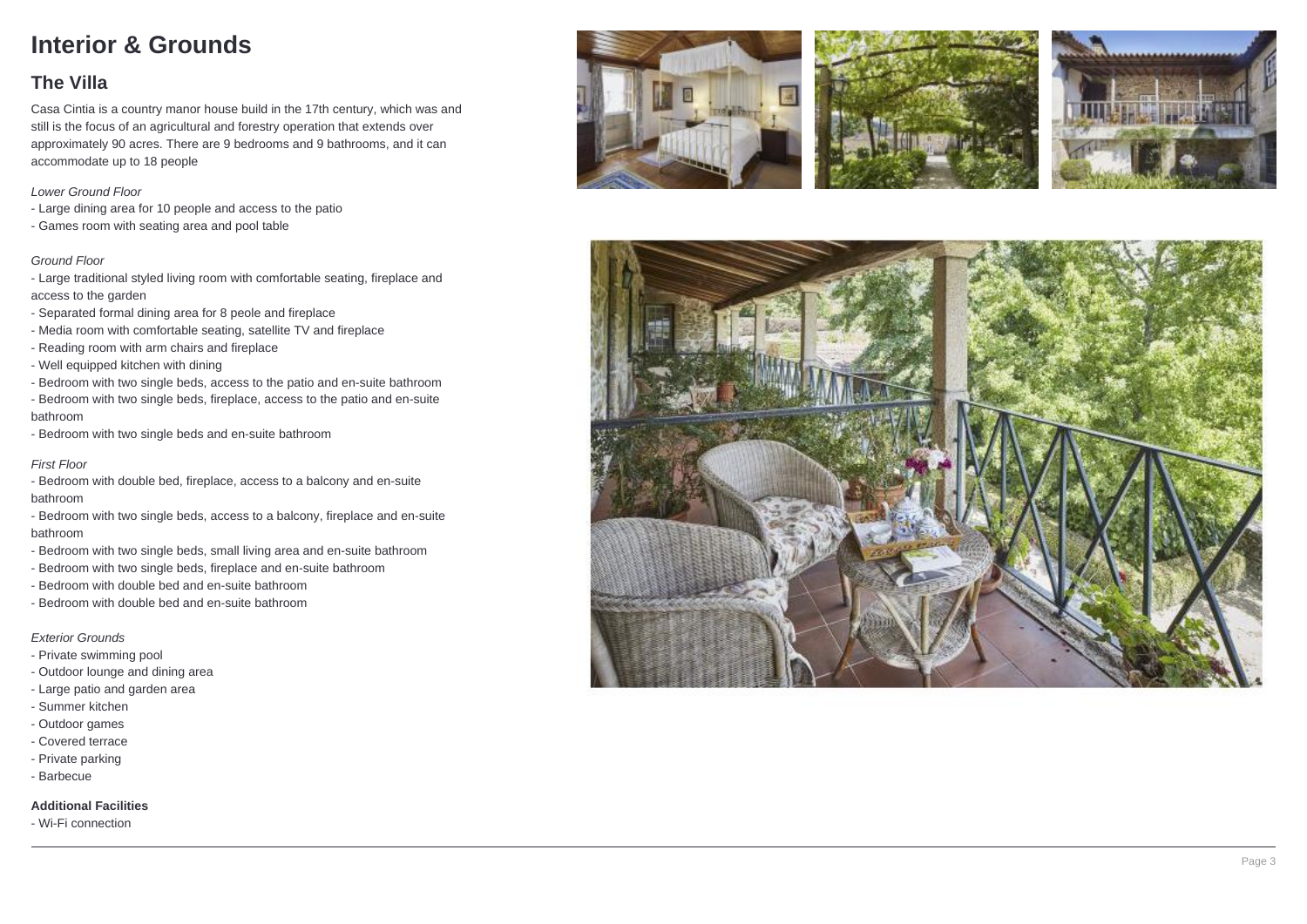- Central heating

- Satellite TV
- Wine testing

Registration Number: RNET n.º 148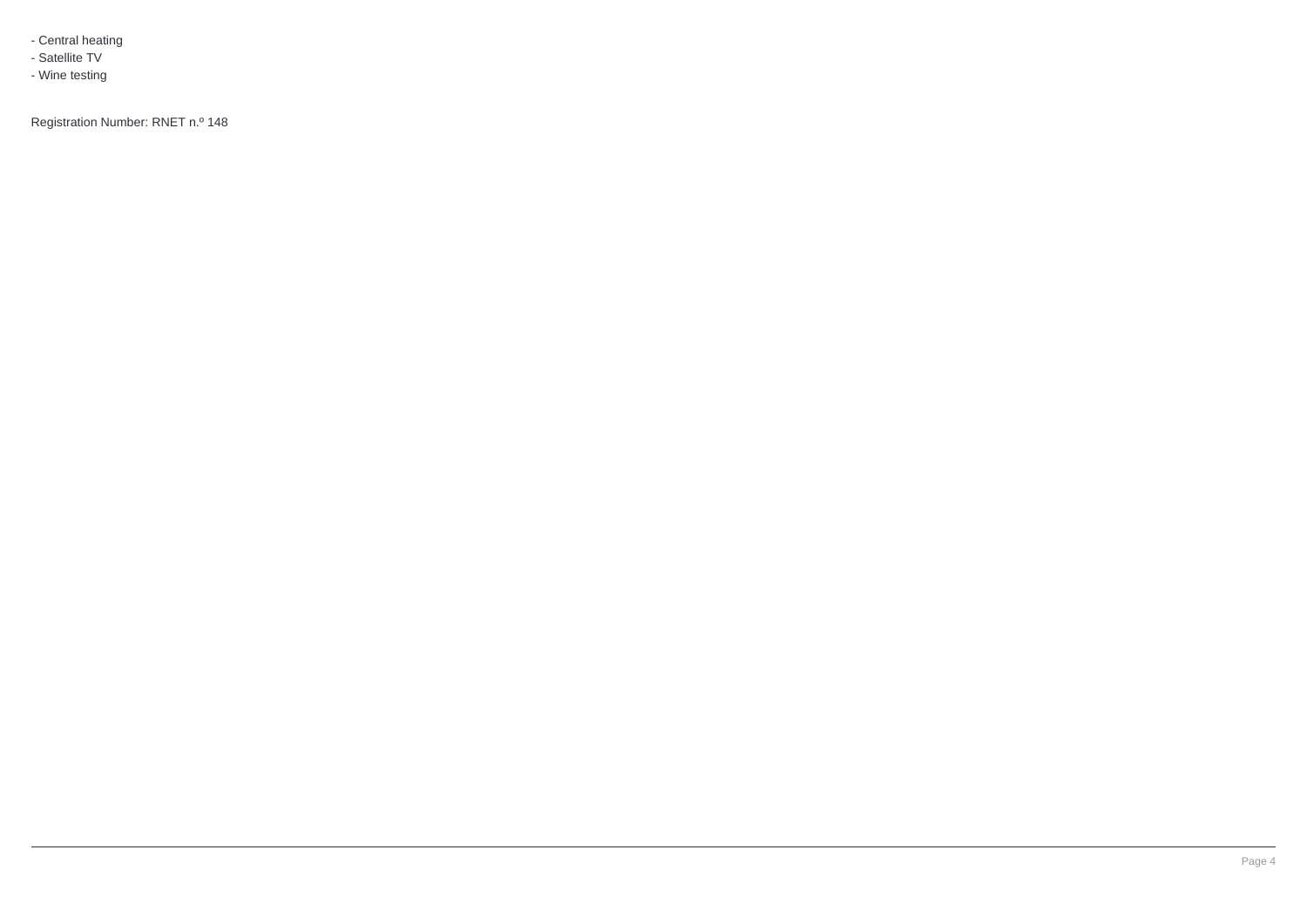### **Location & Local Information**

Enveloped in vineyards and rolling hills of green, Casa Cintia is located in the beautiful Basto region, famous for its delicious wines and as the home of the Parque Natural do Alvao. Equidistant to the villages of Cabeceiras de Basto, Celorico de Basto and Mondim de Basto, you are ideally located to enjoy the quaint communities as well as the slow pace of life of rural Portugal.

The town of Braga, the capital of the district, is about 45 minutes away and hosts many relics of the region's diverse history. The thriving city of Porto is just an hour's drive away and is a UNESCO World Heritage city, built along the hills overlooking the Douro river estuary, with a busy historical and commercial centre.

Porto is, of course, famous for its eponymous Port wine, a 40% sweet, fortified wine, and you can enjoy many a port tour, and we would highly recommend a visit to the various wine caves, both of which are thoroughly affordable and excellent value.

Also under an hour away is the fabulous Peneda-Gerês National Park, the only National Park in the country. Canicada Lake and Pedras Salgadas Thermal Spa are also under 20 miles away, making them ideal for a day trip.

Portugal itself is a small, fascinating country at the most Western point of mainland Europe. The capital, Lisbon, is known for its lively nightlife, with endless bars and clubs full of fun-loving locals and tourists alike, but also has plenty of fascinating history (check out Belém, jam-packed with monuments!) and undulating terrain, famously termed the 'city of the seven hills'.

From Lisbon, it is very quick to travel by the domestic high-speed train line to the city of Braga, which will connect you reasonably quickly to Casa Cintia.

With a vast coastline with the mighty Atlantic Ocean, Portugal is a real paradise for the keen surfer, or indeed even those looking to try it for the first time. And for those less keen on surfing, the beaches of Portugal are still well worth a visit for their beautifully clear waters.

### **Local Amenities**

| Nearest Airport    | <b>Porto Airport</b><br>(91 km)                 |
|--------------------|-------------------------------------------------|
| Nearest Ferry Port | <b>Caminha Ferry Port</b><br>$(147 \text{ km})$ |





Google



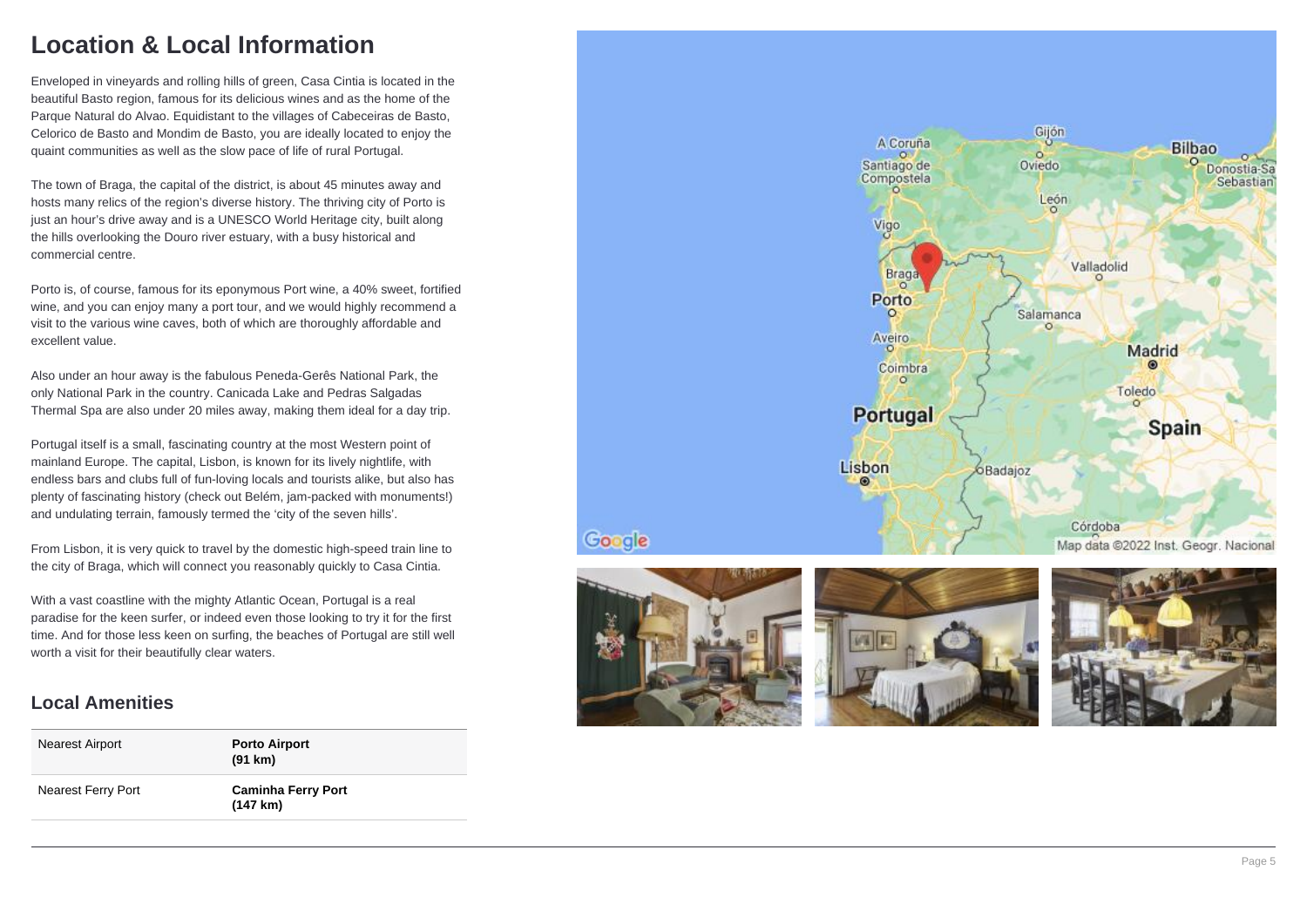| Nearest Village            | Canedo de Basto<br>(650 m)              |
|----------------------------|-----------------------------------------|
| <b>Nearest Town/City</b>   | Cabeceira de Bastos<br>(13 km)          |
| Nearest Restaurant         | Quinta da Travessa<br>(3 km)            |
| Nearest Bar/Pub            | <b>Baketas Bar</b><br>(7 km)            |
| <b>Nearest Supermarket</b> | <b>Mercado Mourinhas</b><br>(2 km)      |
| Nearest Beach              | <b>Matosinhos Beach</b><br>(97 km)      |
| Nearest Golf               | <b>Nortada Golf Club</b><br>(97 km)     |
| <b>Nearest Tennis</b>      | Lousada Atlantic Tennis Club<br>(57 km) |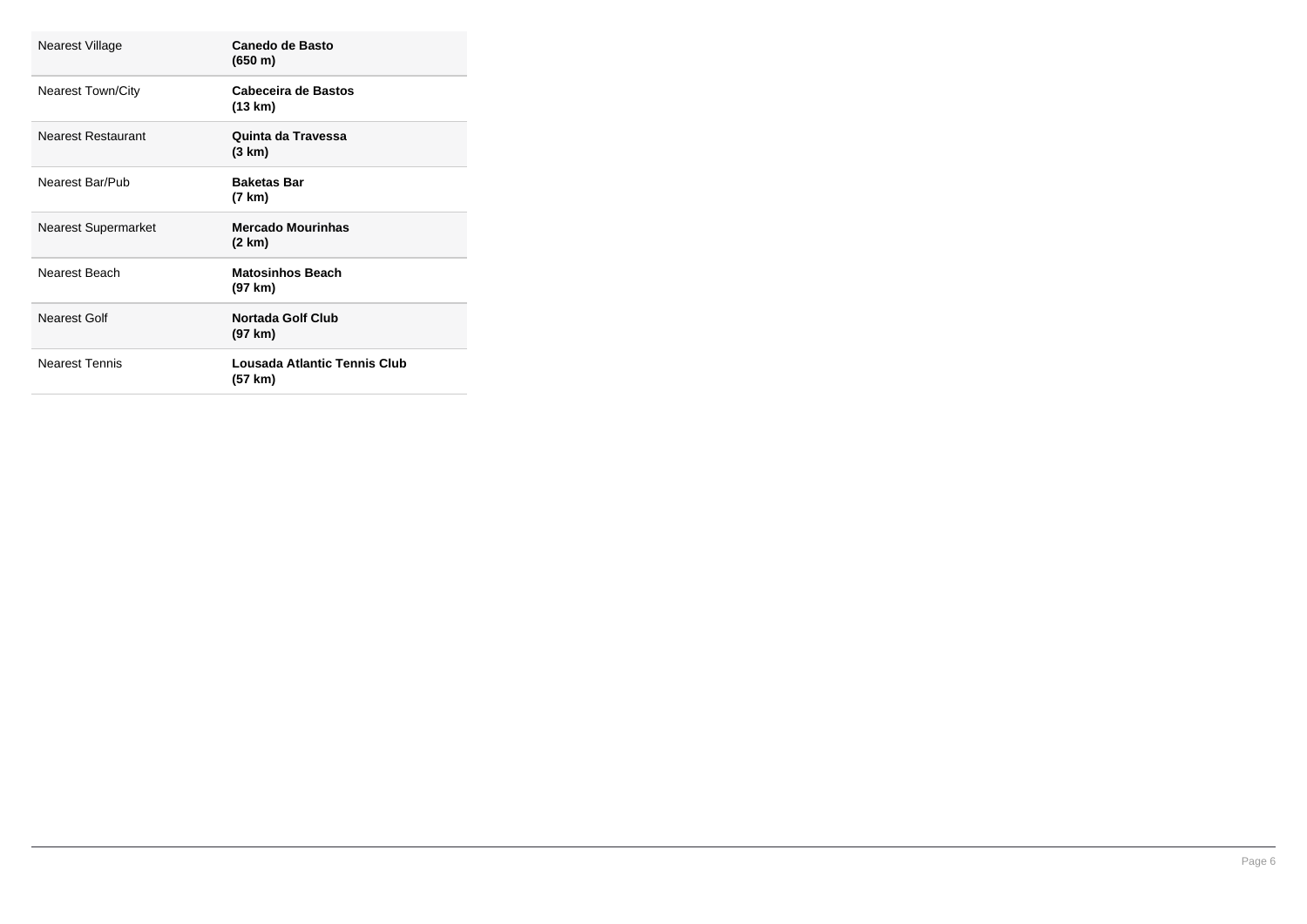## **What Oliver loves…**

- We adore the nine ensuite rooms, each one a little unique, but all equally luxurious!
- The huge pool in the private garden is a spectacular spot for fun with all the group, with the perfect choice of luscious grass or comfortable sun loungers alongside it for an ideal afternoon of relaxation
- The extensive outdoor facilities, even including a badminton court, allow you to make the most of the perfect rural landscape and fantastic Portuguese weather! The barbeque zone is great for spicing up meal times
- From a private pool to a multitude of ornate and beautiful living areas and even a games room complete with pool table – you're spoilt for choice when it comes to enjoying a little down time!

## **What you should know…**

- While Portugal enjoys the warmest winters in all of Europe, rainfall can still be expected through the winter months, with the occasional snowfall too, so be sure to check the forecast!
- Those travelling with youngsters should take extra care as the pool is not fenced
- There's no air conditioning in Casa Cintia, but the pool is a fabulous place to cool off!